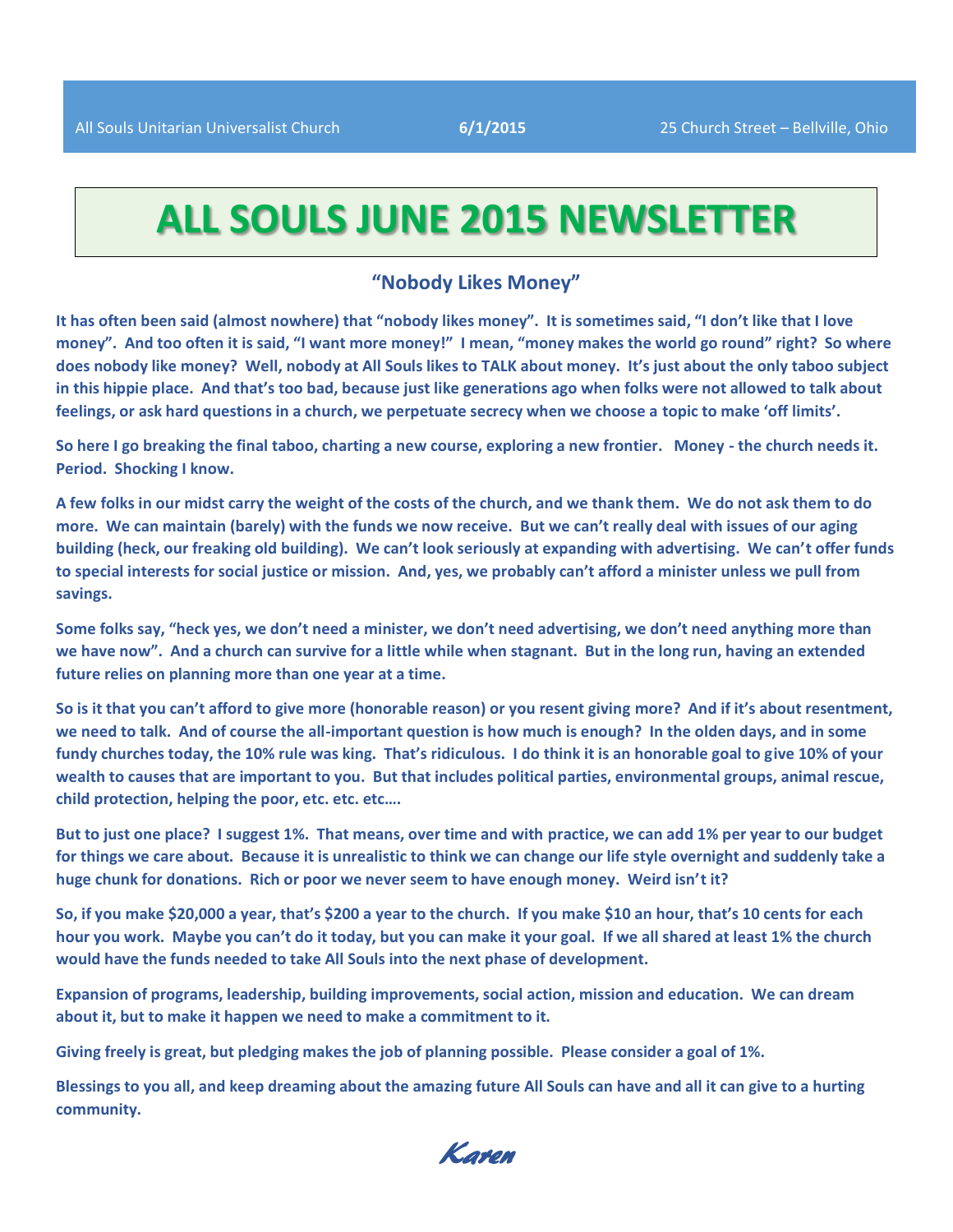# *MESSAGES FROM THE BOARD*

#### **…from Glenn Myers, President**

### **TOO SMALL TO FAIL**

Remember what was said about Freddie Mac and Fanny Mae? "Too Big To Fail." But they did fail.

Is All Souls UU Church of Bellville "too SMALL to fail"? In a word, no. Small churches fail every day. Members leave and often go to other churches. Usually, the underlying reason is financial, because the average cost-share is so high. Small congregations simply cannot afford a building, a minister, programs that nurture spiritual needs, and a religious education program for different congregant age groups.

The answer for survival, of course, is to increase the number of members. For example, the average cost-share per member of All Souls is about \$800 per year. If we doubled our membership, this figure would be between \$400 and \$500 per year, requiring significantly smaller donations by individuals.

There is, however, a "catch 22". We need more members to generate more money; but, we need more money to develop a program that attracts new members. Obviously, the horse must come before the cart, and this is why the Board has been stressing the need for members to pledge as much as they can (pledges provide the backbone of our financial support system). The pledge is the Horse.

The Cart will include: 1) Paying a minister to spend more time with church affairs

- 2) Spending more on advertising the unique characteristics of the Unitarian Universalist Church
- 3) Spending more on social justice/social action projects

(In my opinion, publicity concerning social action supporting injustice and the oppressed is the most powerful form of advertisement for the UU Church -- because this kind of activism appeals especially to individuals in All Souls' extended community who are attracted to our brand of religion.)

See you in church. Bring your thoughts, ideas, and your love.



*"WE TAKE INCLUSIVITY AND DIVERSITY SERIOUSLY"*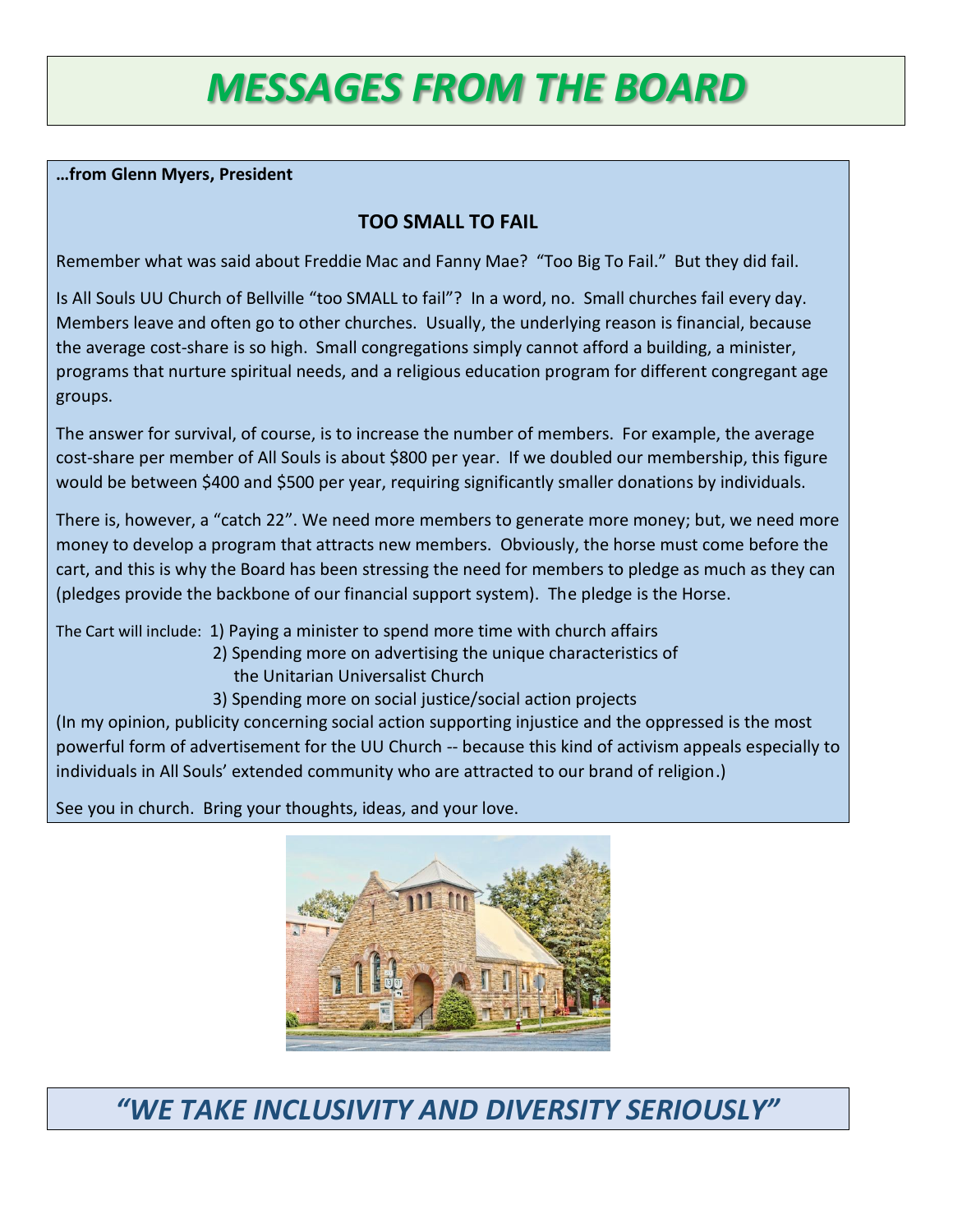## **APRIL TREASURER'S REPORT**

|                                      | <b>APRIL</b> | $Y-T-D$   |
|--------------------------------------|--------------|-----------|
| <b>INCOME</b>                        |              |           |
| <b>Pledges</b>                       | 1,693.00     | 20,354.00 |
| <b>Offerings</b>                     | 1,024.00     | 5,565.76  |
| <b>Donations - Maintenance Fund</b>  | 0.00         | 3,080.00  |
| <b>Kenya Coin Collection</b>         | 71.43        | 711.53    |
| <b>Chair Fund</b>                    | 195.00       | 985.00    |
| <b>Rummage Sale</b>                  | 0.00         | 2,203.40  |
| <b>Recycle</b>                       | 69.23        | 295.95    |
| <b>Minister's Discretionary Fund</b> | $-70.00$     | $-70.00$  |
| <b>Other</b>                         | 139.00       | 360.25    |
| <b>TOTAL</b>                         | 3,121.66*    | 33,485.89 |
| <b>EXPENSES</b>                      | 4,519.77**   | 32,861.45 |
| <b>DIFFERENCE</b>                    | $-1,398.11$  | 624.44    |

**\*A monthly income of \$3,039.33 is required in order to meet annual expenses of \$36,472.00**

| ** Expenses Other than "Usual" | Chairs - \$1,936.00 |
|--------------------------------|---------------------|
|--------------------------------|---------------------|

## **APRIL PLEDGE REPORT**

| <b>Total Members</b>      | 27           |           |
|---------------------------|--------------|-----------|
| <b>Total Pledges</b>      | 22           |           |
| <b>Average Attendance</b> | 50           |           |
|                           | <b>APRIL</b> | $Y-T-D$   |
| <b>Amount Pledged</b>     | 1,659.00     | 19,107.00 |
| <b>Amount Received</b>    | 1,743.00     | 20,354.00 |
| <b>VARIANCE</b>           | 84.00        | 1,247.00  |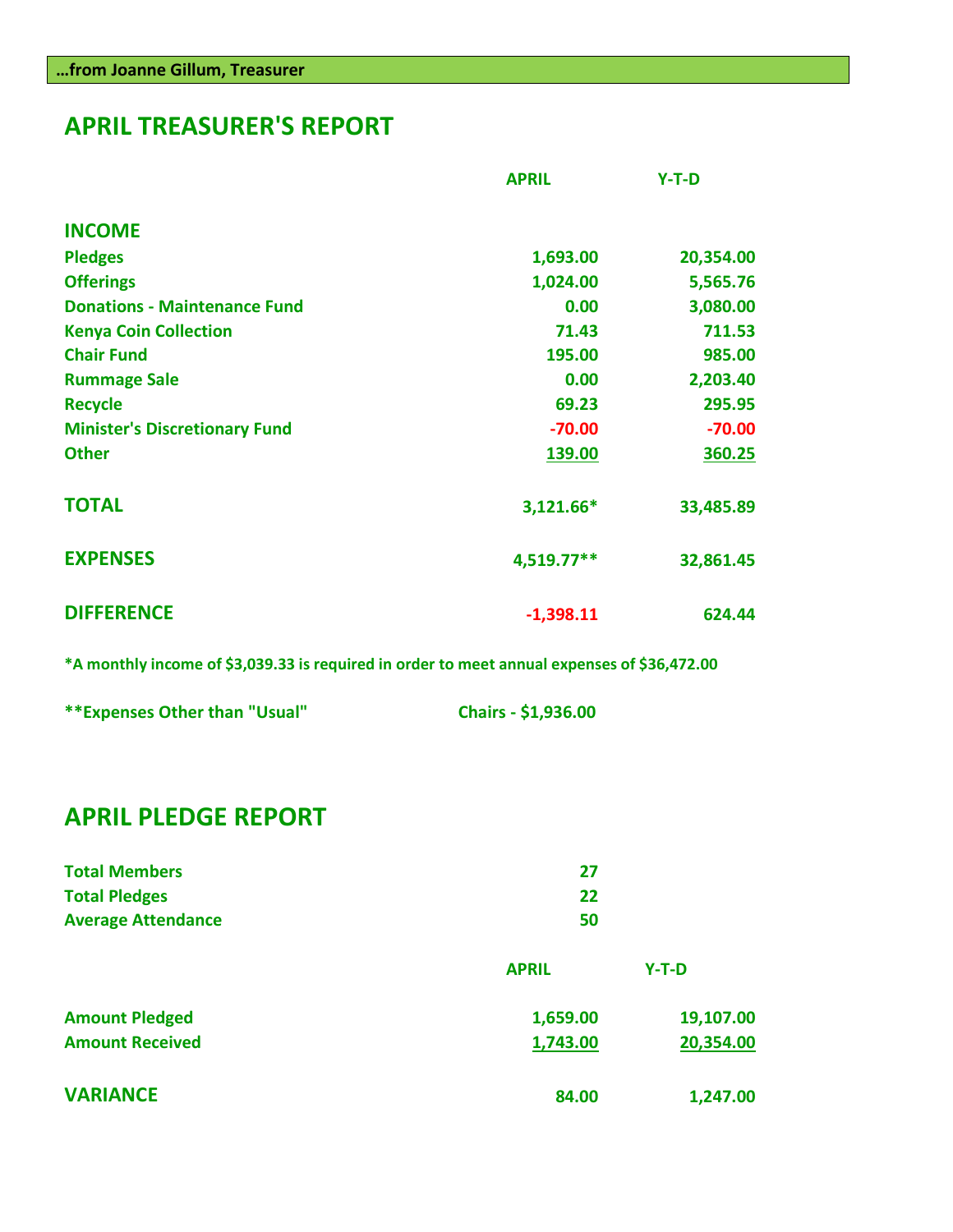#### **…from Mike Garber, Finance Trustee**

A special thanks to members who have returned their pledge sheets. A reminder to all others… pledges are due May 31.

Summer Institute is July 12 - 18 at Oberlin College. Summer Institute is a family friendly UU camp of more than 600. Faith Evolving: How American Religion IS Changing and what it means to Unitarian Universalists. Daily activities include worship, workshops, theme talks and lots of fun.

Click the link for more information…. [www.OMDSI.org](http://www.omdsi.org/)

It has been announced that General Assembly will be in Columbus in June 2016.



#### **…from Chuck Rhodes, Building & Maintenance Trustee**

#### **Maintenance Report Fiscal Year 2014-15**

The following is a summary of work completed in the maintenance area during the past fiscal year. These accomplishments could not have been completed without the support and help of the Board and members of the congregation. Thanks to everyone for your help.

- The old pine tree and stump were removed.
- Removal of the shrubs by the alley.
- The exterior frames of the stained glass windows were scraped, primed and painted.
- A preventive maintenance program for the HVAC (heating/air conditioning systems) was established and the equipment is inspected and serviced annually.
- The A. B. Felgemaker organ had its annual cleaning, inspection and tuning by the Leek Organ Company.
- Fall work day had 13 volunteers completing 12 tasks, including the painting of the vestibule.
- Replaced the south kitchen window.
- Blockage of the sewer line in the alley caused backup into the restrooms. Clean up took several days.
- Repaired door closer on side door.
- Additional snow guards installed on church roof.
- Gutters cleaned.
- Framed poster of the 7 Principles installed in sanctuary.
- Maintenance performed on the chair lift.
- Spring work day had 13 volunteers completing 11 tasks.
- Maintenance Project List has been established and will be used as a guide for future project decisions.
- Received 62 new chairs to replace the old metal folding chairs in the Fellowship Hall. Donations from the congregation covered over half of the cost.
- New sidewalks were installed by the city that included the planting of a tree on the tree lawn.
- The church sign is at the final stage of design and should be installed this July.
- Snow removal and grounds maintenance (mowing, trimming and sweeping) were done by church members.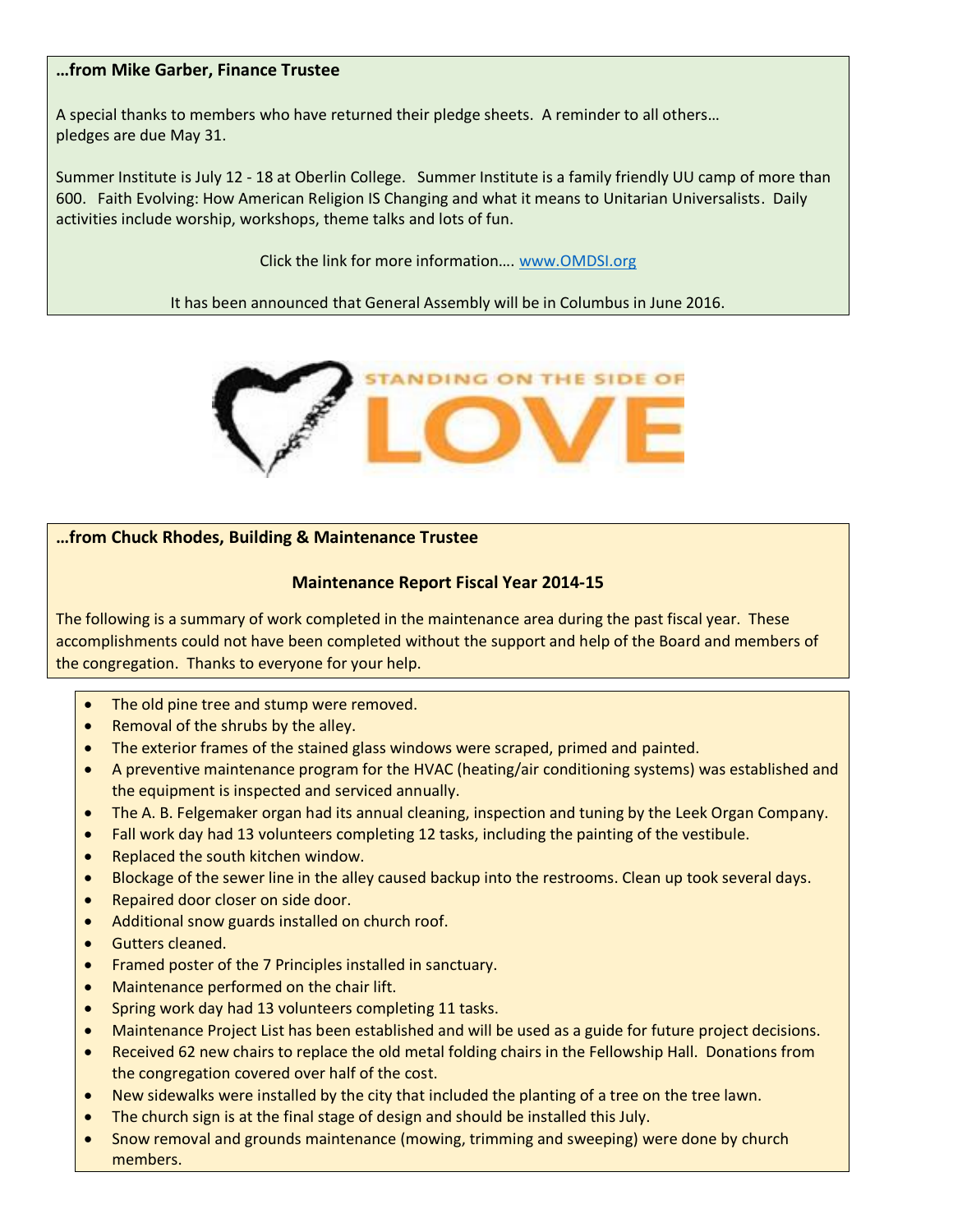#### **…from Liz Hansen, Religious Education Trustee**

Current Adult Religious Education is the Military Ministry Class. This class will met on May 31 and will continue on Sunday, June 7, 14 & 28 at 9:00 am. They will be learning about issues related to military service. Respectfully discussing issues of war and peace. Preparing as individuals and as a faith community to welcome and support military personnel, veterans, and their families.

Looking back over the last "school year", here's a recap of the religious education offerings we've had here at All Souls…..

Starting in September 2014, Religious education for our kids has been taking place one time a month during our worship service. For our youngest members (5-10), we've been using a Dr. Seuss curriculum (specifically for UUs) and will continue it through the summer for ALL YOUTH because it's been so much fun! For our older youth (11-18), we offered Popcorn Theology, which explores issues of theology and ethics for Unitarian Universalists through popular movies.

For adults, here are some of the programs we've offered (I'm sorry if I missed any)…..

September - October - "Speaking Peace: The Art & Science of Compassionate Nonviolent Communication (NVC)" with Presenter Lisa Kreischer. The NVC two-hour class met once a week for six weeks. September - two video series on Islam with discussion.

November - "Lifecraft - The Art of Meaning in the Everyday" - discussion/class using a book by a UU minister. November 13 - Dr. Walter Kania presented an evening class "Personality Style and Your Personal Spiritual Journey".

We took an extended holiday/winter break due to bad weather.

January 25<sup>th</sup> – Lowry Gilbert presented "Giving: Part 2" about her time spent in Togo, Africa as a Peace Corps Volunteer.

March - We had two sessions celebrating Earth Day early. One about the Volt electric car and the other on Green cleaning & gardening.

April & May - Popcorn Theology for the youth was so interesting. Reed led a few sessions for adults! May 21 - Dr. Walter Kania presented an evening class "A Unique Near Death Experience with Insights and Messages about Life, and Other Dimensions of Reality".

May & June - Military Ministry Class (see description above).

In the past we've taken a break over the summer, but I'm planning on keeping us going, since we had so many "snow days" this winter! ;-)

Thanks to all the facilitators/teachers/leaders . . . without you we have NO religious education program! Please feel free to give suggestions for future classes to Liz Hansen, and let her know if you'd be interested in facilitating a class!



 **Dr. Walter Kania speaking at All Souls May 17**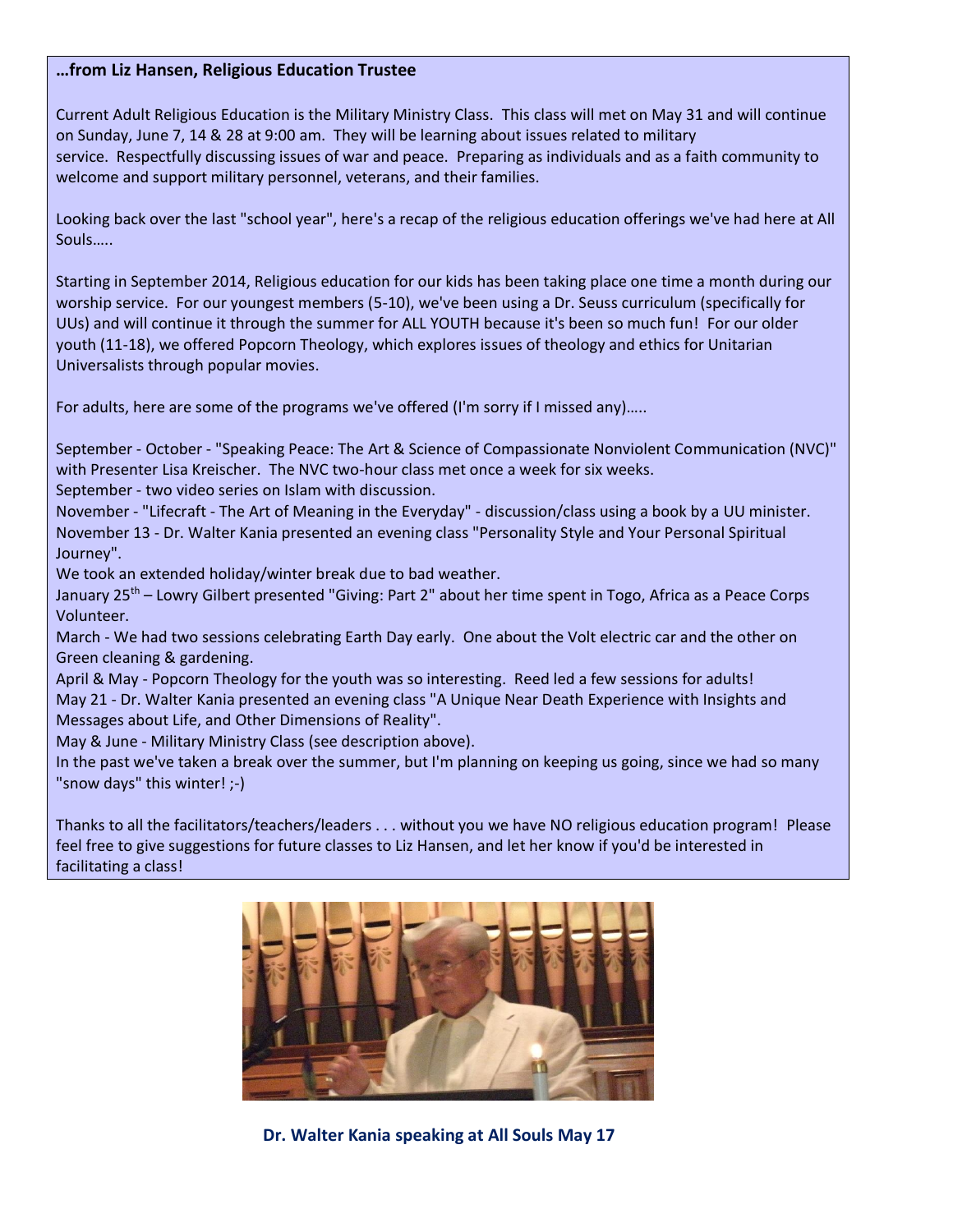#### **…from Judy Shaffer, Pastoral Care Trustee**

### **PASTORAL CARE DUTIES**

Teasha Sprague is assisting

with the Pastoral Care Duties.

If you cannot reach Judy, please contact Teasha at 440-622-1611.

#### **Please contact Judy Shaffer for the following areas of Pastoral Care:**

- coordination of welcome and follow up with visitors
- coordination of cards and visits to shut-ins
- gathering of concerns about members: health, family and individual issues
- organizing a list of members willing to do visits when needed
- coordination of general contact and check-ins with members and friends

#### **Please contact Rev. Karen Bruno for the following areas of Pastoral Care:**

- significant life changes: divorce, serious illness, hospitalization, surgery, a close friend or family member dies or is hospitalized
- you are experiencing some kind of loss, stress or minor mental health concern
- you are spiritually or emotionally searching and want a listening ear

#### **…from Bruce Kilgore, Fellowship Trustee**

Thank you to all who have signed up for coffee hour treats and clean-up. The covered dish dinner will be Sunday, June 28. Remember that extra help with kitchen clean-up is helpful for covered dish dinner days.

Saturday, July 11, is the All Souls Luncheon & Rummage Sale. Plan now to help in the kitchen, bring food to serve or make a donation for the beef and noodles.

#### **All Souls History**

Recently, when looking up past minister information, I found out some interesting statistics. A new roof for the church in 1967 cost \$2,499.60. The church sold their parsonage (Andy Fulton's house on Main St.) for \$1,893.29 (it needed a lot of work!). An antique sofa from the parsonage sold at a special auction for \$14.25. In April 1968, a new water line to the church cost \$141.43. An organ tuning in December 1972 cost \$48.80. In 1975, stained glass windows to the west were damaged, and the repair bill was \$12,000.00. Church members and a few Bellville citizens contributed money to cover the glass repair and almost all of the new Lexon plastic window covering.



 **Bruce Kilgore leading the service at All Souls on May 10**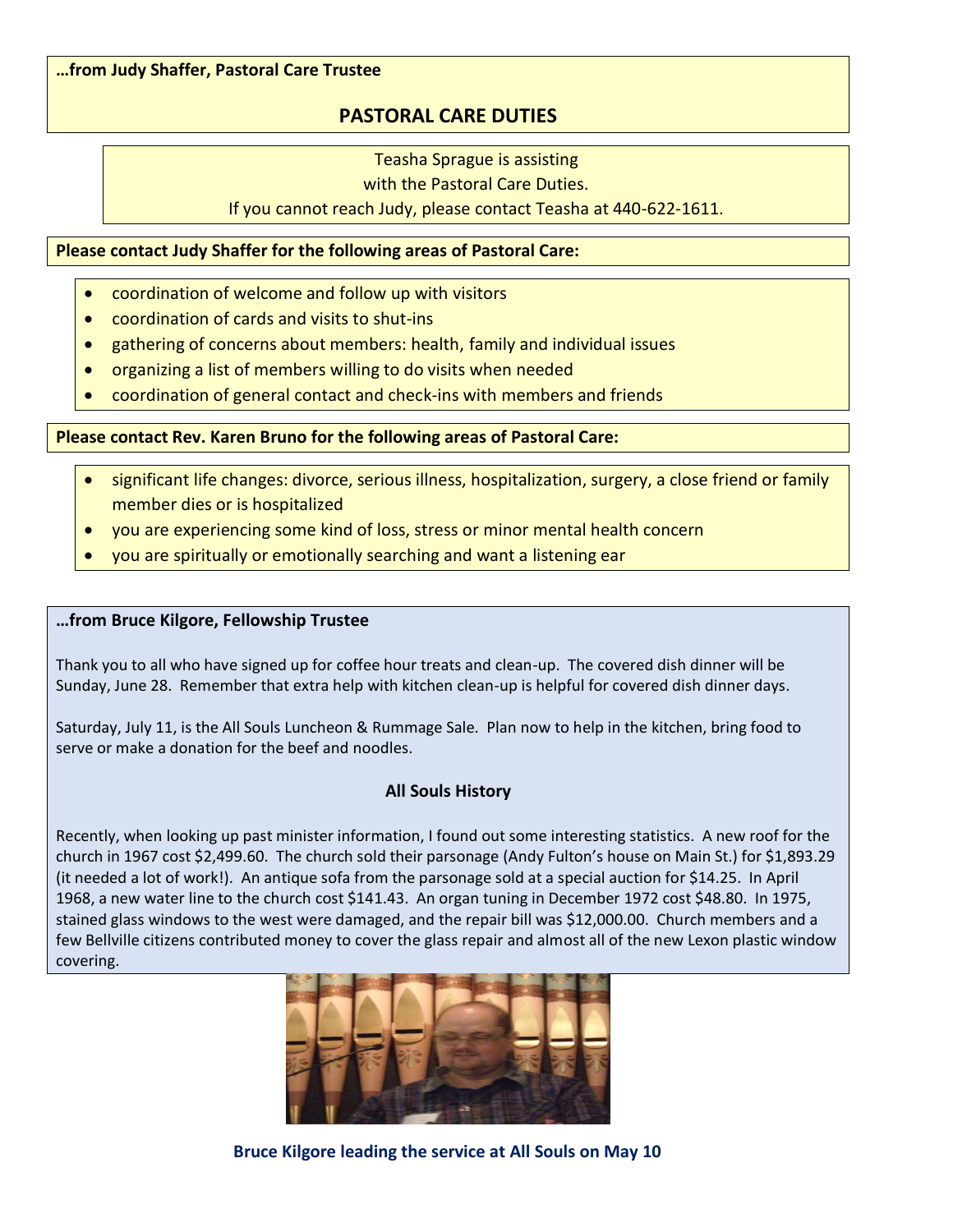#### **…from Irene Maginniss, Secretary**

There are many good reasons to become a member of All Souls. One of these is you will receive a publication called *UU World* which is filled with articles about life, spirit, news and ideas. I am reminded of this each and every time I receive my copy. Wisdom, story sharing, lessons to learn and much more. Articles can be personal and gentle, as in "Don't Forget Your Belongs" or bold and far reaching as in "Reckoning with Selma" and "Partners Forever"--both in the latest summer 2015 edition. Also, this issue has a pull out section called *Families: Weave a Tapestry of Faith,* about the environment: climate change, habitat maps, "fuel for thought"---I could not put it down! Just another magazine? It's so much more! I find myself reviewing and renewing our UU principles as I read and discover more about the many facets of this unique theology that is Unitarian Universalism.



#### **All Souls Welcomed New Members on Sunday, May 10**

**Deborah Mattix, Courtney Lower, Joe Connell, Tara Smith & Ariane Manley**

#### **…from Mandy Waltz, Media, Advertising & Growth Trustee**

 June is here, the month of roses, month of brides and month of bees, Weaving garlands for our lassies, whispering love songs in the trees, Painting scenes of gorgeous splendor, canvases no man could brush, Changing scenes from early morning till the sunset's crimson flush.

 June is here, the month of blossoms, month of roses white and red, Wet with dew and perfume-laden, nodding wheresoe'er we tread; Come the bees to gather honey, all the lazy afternoon; Flowers and lassies, men and meadows, love alike the month of June.

 Month of love and month of sunshine, month of happiness and song, Month that cheers the sad wayfarer as he plods the road along; Spreading out a velvet carpet, green and yellow, for his feet, And affording for his rest hours many a cool and sweet retreat.

…by Edgar Albert Guest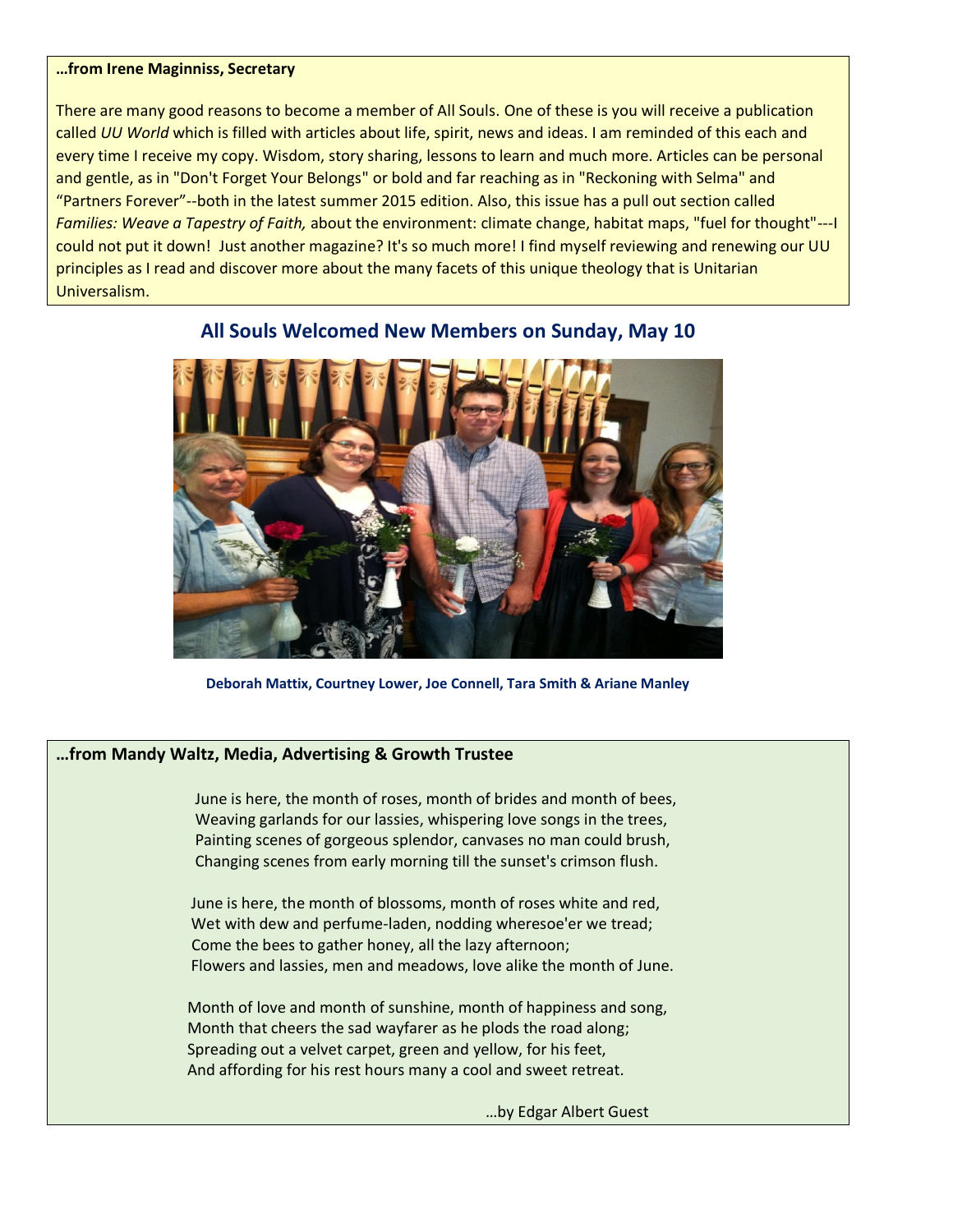#### **…Media, Advertising & Growth cont.**

Hello church family and hello June! I wish to say happy birthday to all this month, especially my Grandma (where ever her soul may be exploring).

Now down to business...

With warmer weather and summer time fun right around the corner, there will be many opportunities to make our presence known. If anyone knows of upcoming events in Richland County, or neighboring counties, where we could show our support and love, please bring them to my attention or to the attention of any member of the church board.

One upcoming event that I am thrilled about is Mansfield's first Gay Pride! 1000+ people are expected to show. I think this is a wonderful opportunity for the church to show support. I have sent a message to see what the cost of having a table or booth would be and am waiting for a reply. This event isn't until July 25, and I hope to have more information then. My thought was to have plain shirts that we could paint with loving and supportive messages, our church info, and anything else you can think of (a cheaper more creative option then ordering printed shirts). Have a table with pamphlets, cards, calendar of events/speakers. And march in the parade. I was thinking of passing out little packs of skittles (it's a gay thang) with our card stapled on them.

Thoughts and suggestions are always welcome!

The May newsletter contained the first half of a list of growth ideas from the UUA website. Please click the following link to see the list in its entirety...[growthresources@uua.org](mailto:growthresources@uua.org)

#### **...from the UU Fellowship of Wayne County**

#### **CRAFTERS AND ARTISANS**

The Unitarian Universalist Fellowship of Wayne and Holmes Counties (UUFWC), is holding a craft fair on September19 from 10 AM to 4 PM in their fellowship hall. Large tables (which may be shared) are \$25.00 and small tables are \$15.00. All proceeds from the table fees go to UUFWC. The youth group will have a light and reasonably priced lunch available. If interested in securing a table, please contact Cherrill Wertz by e-mail: [tcwertz@frontier.com](mailto:tcwertz@frontier.com) or text: 330-465-1364, and an entry form will be mailed to you.

#### **…from Brian Moore, Pulpit & WorshipTrustee**

#### **Greetings from the Pulpit Chair**

Well, May will be nearly gone by the time you are reading this. On a personal note, I would like to thank everyone for the cards, hugs and condolences Jacqueline and I received from the loss of our very loved Boomer. Many members knew and met Boomer and know how wonderful he was. Also, I know most of our members understand the heartache of losing a loved pet and have had to endure that heartache for themselves. It is hard to lose a friend like that. May also brought us Mother's Day, and I hope everyone had an enjoyable day with their Mother or honoring past Mothers. Many of us, I'm sure including myself, will be very busy this month putting in gardens, planting flowers, mowing grass, mulching, etc.

May also allowed us to welcome back Dr. Walter Kania as our speaker on May 17, and we can look forward to hearing Walter speak on the second Sunday of each month through December.

Memorial Day weekend brings Jacqueline and my annual Euchre Tournament and Potluck, which is attended by many UUs. But let us not forget the main reason of Memorial Day weekend, also recognized as the official start of Summer!! Yea!! But more importantly, let's make sure we remember those who have died in service of the United States of America.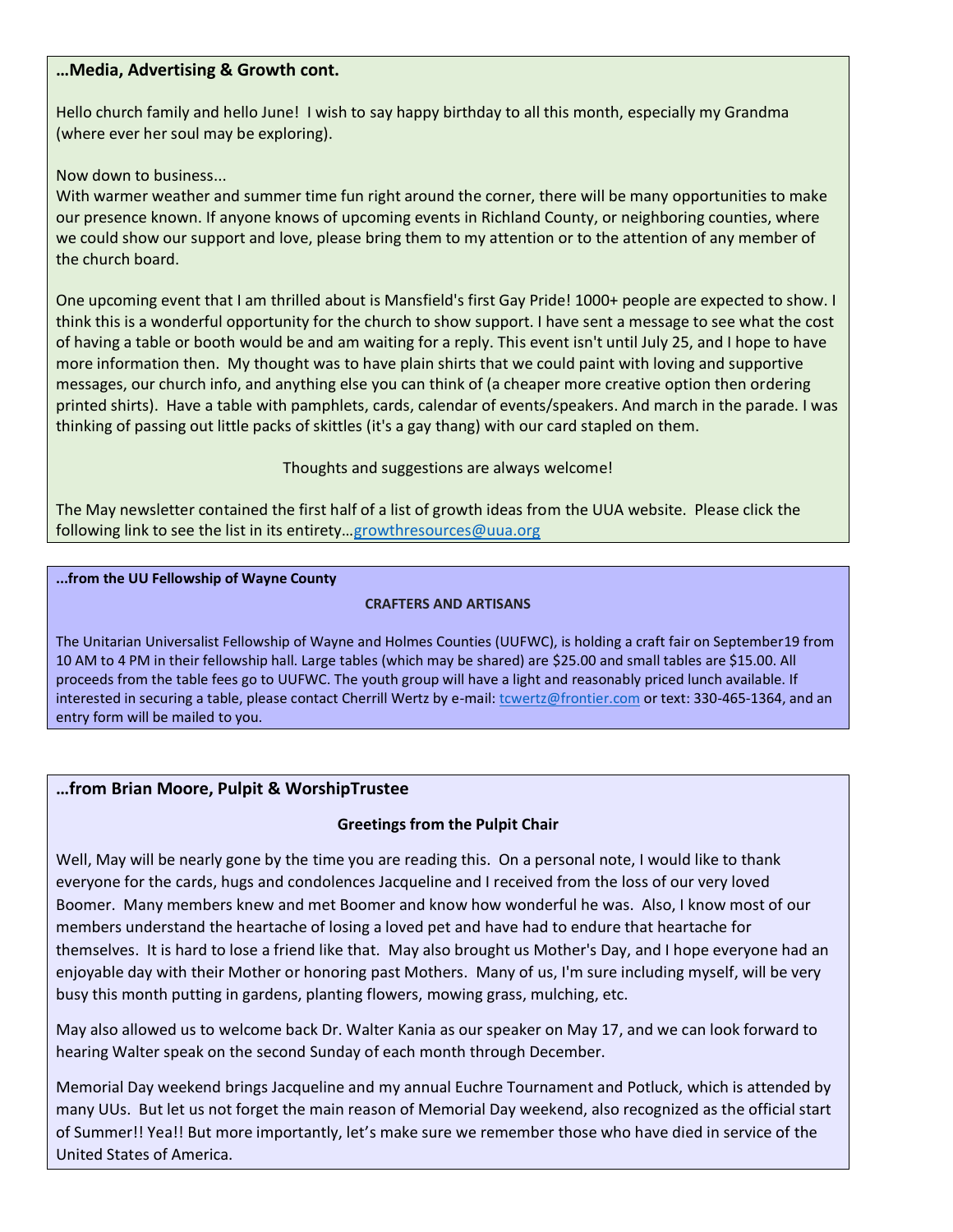

Leader: Cheryl Church

Music: Ayesha Fry

Potluck and Kenya Coin Collection

**Peace, Love, and Namaste to All Souls**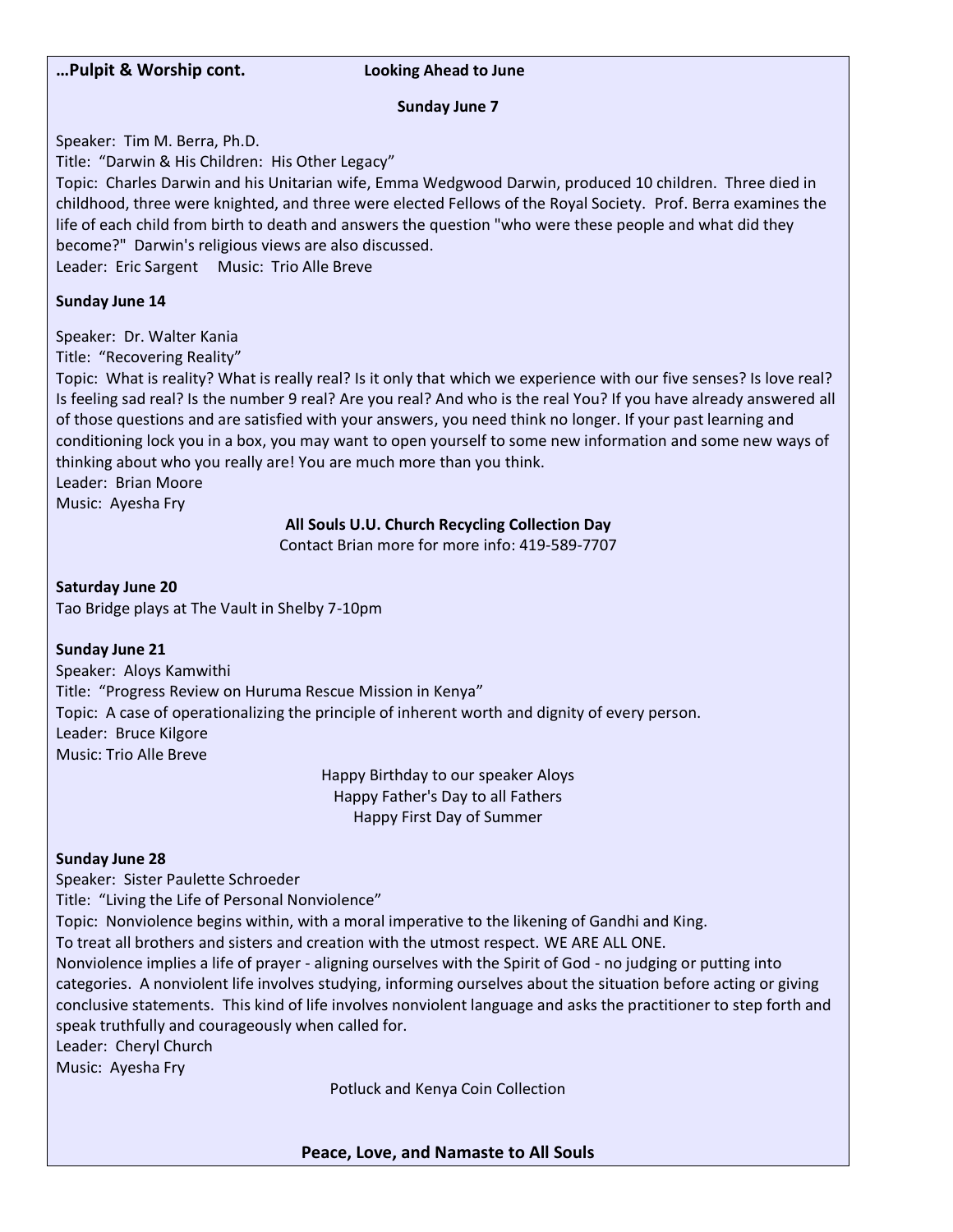## **Living Lotus Calendar M A Y - J U N E 2 0 1 5**

*ALL events FREE & OPEN TO ALL!*

**MAY 25 Sitting -- CANCELED**

(due to Memorial Day Holiday)

#### **JUNE 8 - INFORMAL BOOK DISCUSSION**

#### **6:30pm-8pm, Relax Coffee Shop**

105 N. Main St., Mansfield, Ohio

#### *Inside the Grass Hut* -Connelly: **Chapters 18-32 wrap-up**

need not have attended previous sessions to join in -- bring your questions/confusions/ insights etc...

We will also determine next book study book starting in July. Look for others with the book.

#### **JUNE 22 - REGULAR SANGHA SITTING & SERVICE**

#### **6:30pm-8pm, All Souls Unitarian church,**

25 Church St., Bellville, Ohio

No previous meditation experience necessary.

The church is opened at 6:00 p.m., please enter from the side door and we sit upstairs. Loaner meditation cushions (Zafus & Zabutons) are available as well as pews for those who prefer/need to sit in a chair. Schedule:

- 6:30pm-6:50pm Zazen (sitting meditation)
- 6:50pm-7pm Kinhin (Walking meditation)
- 7pm-7:20pm Zazen Second period of zazen
- 7:20pm-7:30pm Liturgy Heart Sutra, chanting and prostrations
- 7:30pm-8pm Sangha Discussion/ Business

Brief Beginner's guide to Zazen & Kinhin: [http://global.sotozen-net.or.jp/eng/practice/zazen/howto/index.html](http://google.us3.list-manage.com/track/click?u=97190cb8037d760aaf1b572b0&id=c76f3fb1e5&e=4ee121b0fc)

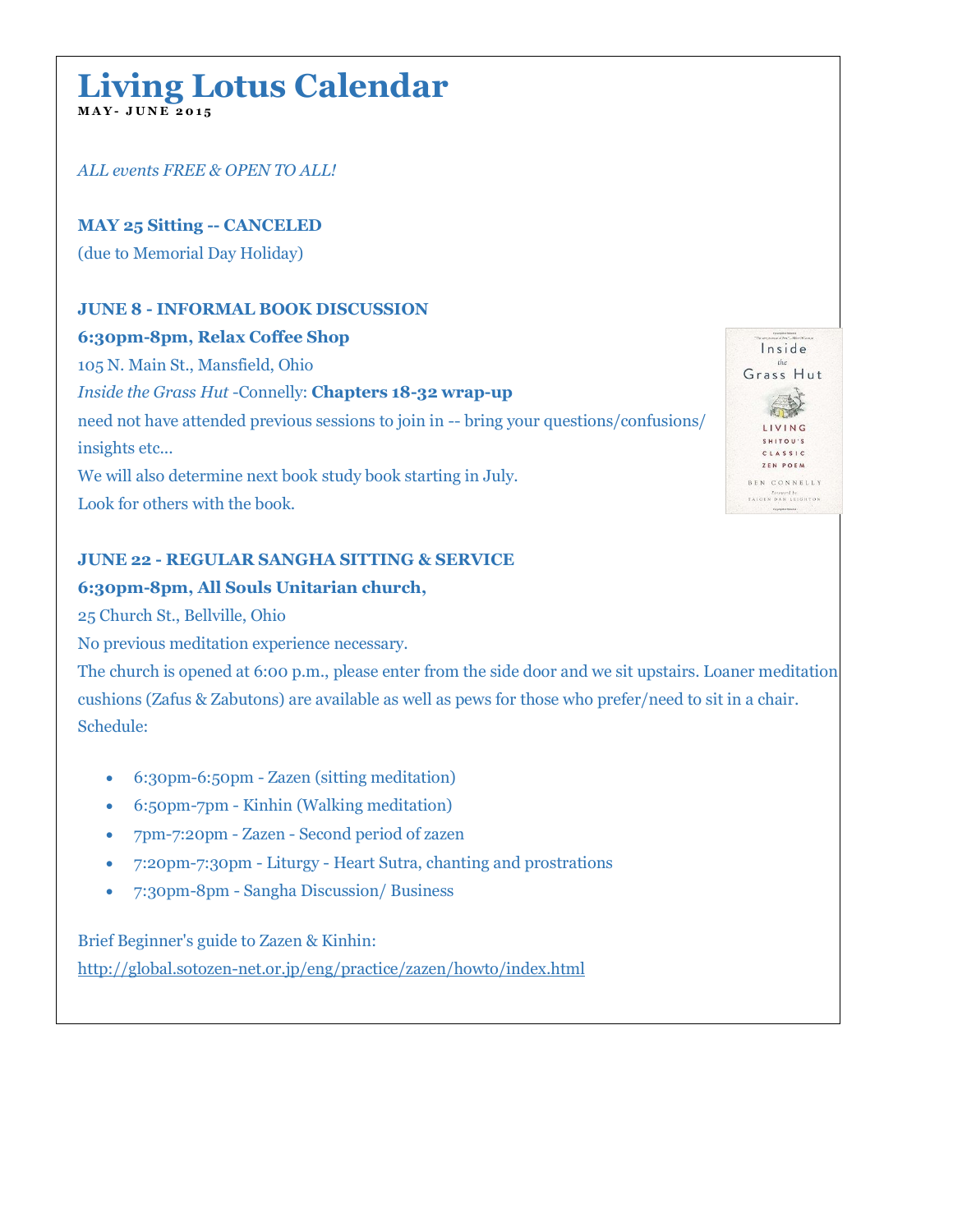## **All Souls U.U. Recycling Collection Day**

**Sunday, June 14**

**Please bring your recyclables to the church parking lot.** 

**The truck will be there for collection before and after the service.** 

#### **Listed below are the main items Milliron accepts. Please keep them sorted by categories.**

**Aluminum Cans**: Please rinse thoroughly

**Steel Cans**: Please rinse thoroughly and remove labels

**Ferrous & Non-Ferrous Materials**: Aluminum, Steel, Brass, Copper, Silver, Nickel, Platinum, Pewter, Bronze Zinc, Die Cast, etc.

**Plastic**: Please rinse thoroughly and throw away lids. Only plastic bottles and jugs with the recycle emblem stamped on the bottom. #1 PETE – such a pop bottles and #2 HDPE such a laundry products, milk, juice and water jugs.

**Newspaper**: No books, magazines, phone books or mail

**Corrugated Cardboard**: No boxboard or chipboard

**Office Mix**: Please shred if able to do so

**Automobile/Forktruck Batteries**

#### **PLEASE NO GLASS & PLEASE SEPARATE ALL CATEGORIES**

You are welcome to bring recyclables to the Moore's barn prior to the collection date. Contact: Jackie or Brian Moore at 419-589-7707. All of the proceeds go to All Souls Unitarian Universalist Church.

#### **THANK YOU!**